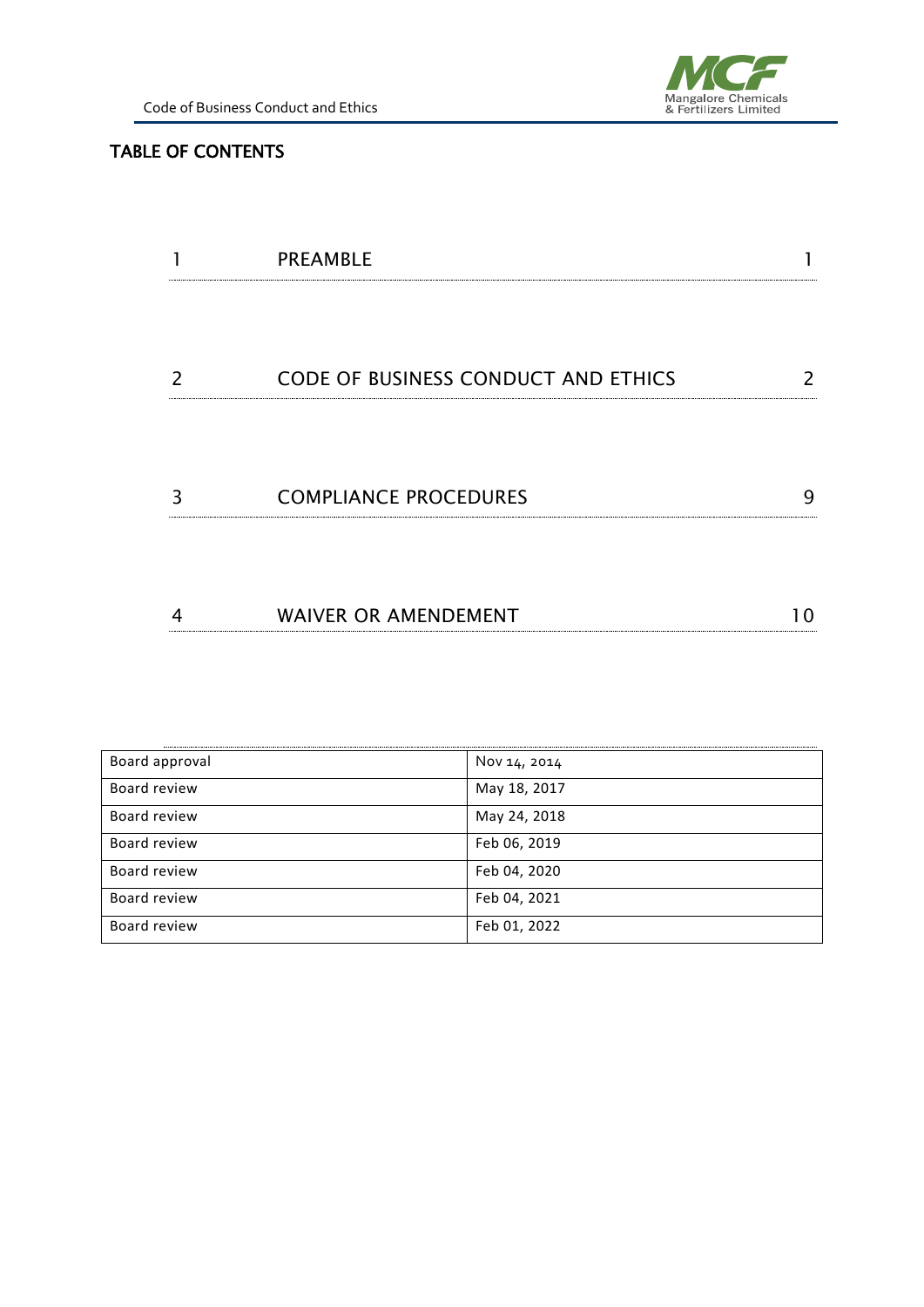

### 1 PREAMBLE

<span id="page-1-0"></span>The Company is committed to ethical and lawful business conduct and perceives it as critical to the Company's success. The Company will uphold ethical and legal standards while pursuing its objectives. Consistent with these principles, the Company's Board has adopted the Code for compliance both in letter and spirit by all Directors and Employees. While it is not possible to anticipate every situation or circumstance that may arise, the Code is intended to serve as a broad guide. The Board reserves the right to amend, alter or terminate the Code at any time and for any reason, subject to applicable law.

Directors and Employees who violate/deviate from the requirements of the Code will attract disciplinary action which may include termination of office /employment.

In performing their functions, Directors and Employees will:

- Act with integrity, probity, honesty, transparency and with utmost good faith.
- Actively assist in implementing the Company's Objectives and creating an organization that is responsive, positive and driven by business and social needs.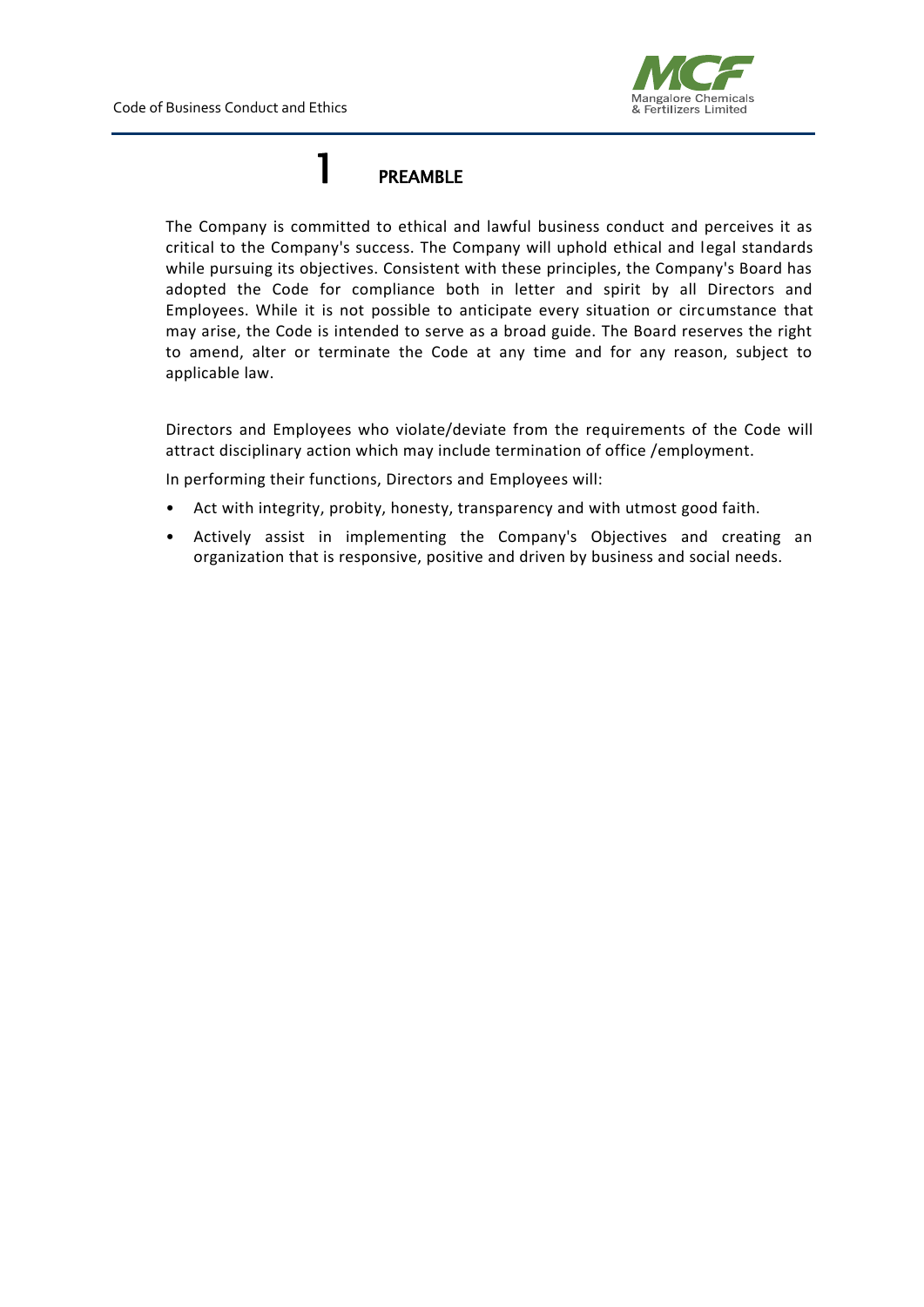

# <span id="page-2-0"></span> $2<sub>code</sub>$  of business conduct and ethics

#### 2.1 *Honesty & Integrity*

All Directors and Employees are required to act in accordance with the highest standards of personal and professional integrity, honesty and ethical conduct. Honest conduct is the conduct that is free from any fraud, deception and indiscipline. Ethical conduct is the conduct conforming to the accepted professional standards of conduct and shall include ethical handling of actual or apparent conflicts of interest between personal and professional relationships.

#### 2.2 *Conflict of Interest*

A "conflict of interest" exists when personal interest interferes in any way with the interests of the Company. As a general rule, Directors/ Employees should avoid actual or apparent conflicts of interest between their personal and professional relationships. A situation of conflict of interest arises when a Director/Employee has interests that may make it difficult to perform his/her or her company work objectively and effectively. Another example of situation of conflict of interest is when a Director/Employee or members of his/her or her family, receives personal benefits as a result of his/her or her position in the Company.

It is deemed to be a conflict of interest or independence for a Director/Employee to work simultaneously for a competitor, customer or supplier. Directors/Employees are not allowed to work for a competitor as a consultant or board member unless approved by the Board. Conflicts of interest are prohibited as a matter of Company policy, except in exceptional circumstances and with the prior approval of the Board and subject to limitations imposed by law. It is not possible to describe all situations of conflicts of interest that could arise. Conflicts of interest may not always be clear-cut, so if a Director/Employee is unclear, he/she should seek guidance of his/her immediate superior and/or the Chairman of the Audit Committee.

The purpose of business entertainment and gifts in a commercial setting is to create goodwill and sound working relationships, not to gain unfair advantage with customers or suppliers. No costly/unusual gift or entertainment should be offered, given, provided or accepted by any Director/Employee or his/her relatives.

Directors / Employees shall use the Company's assets, labour or information in accordance with the Company's Policy on use of office systems and equipment. Any deviation to the policy shall be approved by the Managing Director.

A Director's disclosure of interest under Section 184 of the Companies Act, 2013 shall be treated as sufficient compliance under this clause regarding situations of potential conflicts of interest.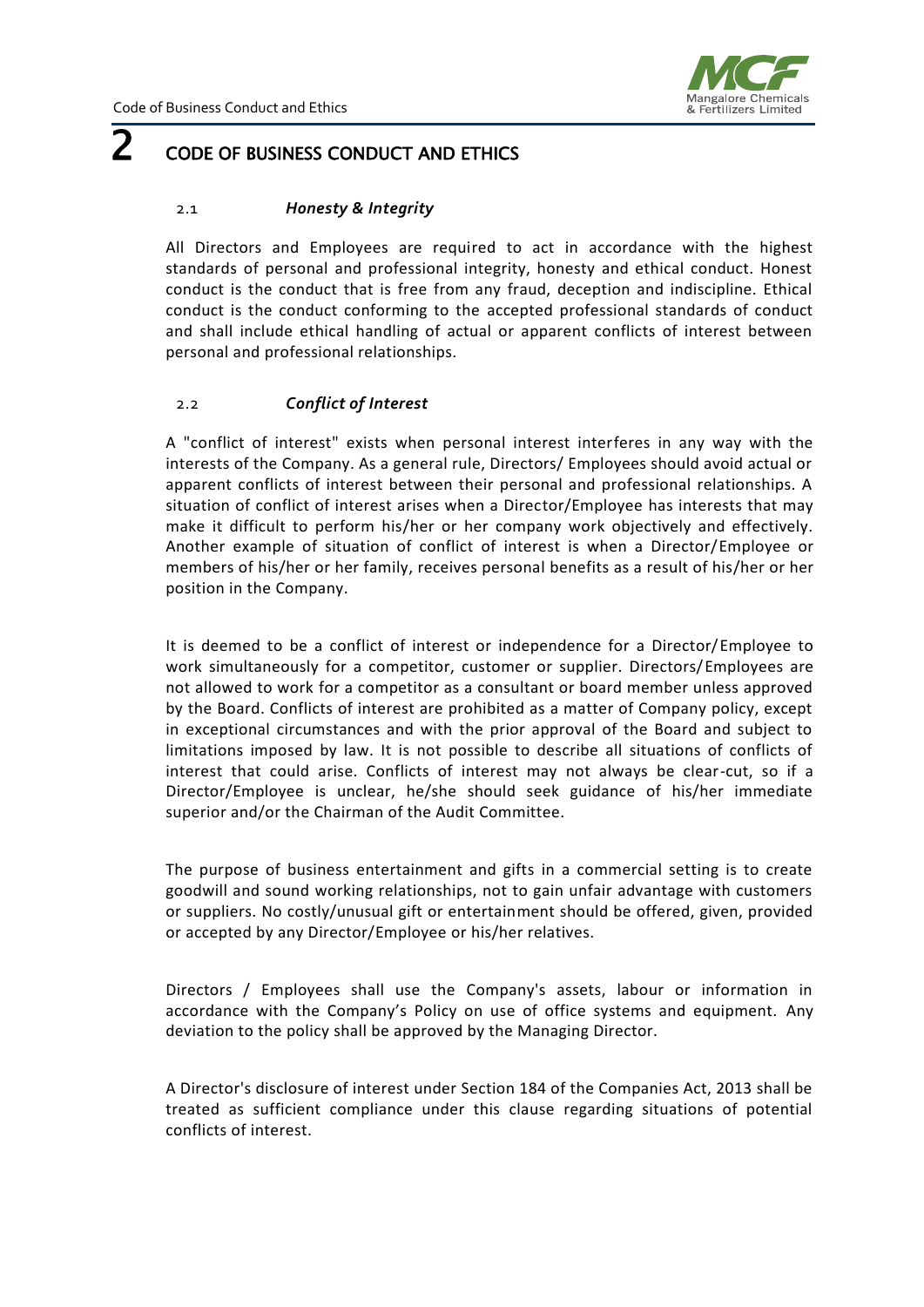

#### 2.3 *Confidential Information*

Directors/Employees shall maintain the confidentiality of information entrusted to them by the Company and any other confidential information about the Company that comes to them, from whatever source, in their capacity as Directors/Employees, except when disclosure is duly authorized by the Managing Director or the Audit Committee or the Board of Directors or is required by laws or regulations. Confidentiality extends to information that suppliers and customers have entrusted to the Company. Use of confidential information for personal gain is strictly prohibited.

Confidential or proprietary information about clients, our organization, or other parties, which has been gained through employment or affiliation with the Company, shall not be used for personal advantage or for the benefit of third parties.

#### 2.4 *Regulatory and Policy Compliance*

The Company is devoted to maintaining high standards of corporate governance and integrity to ensure enhancement of stakeholder value through sustained growth and business development. The major elements of Regulatory and Policy Compliance are:

- Compliance with applicable laws, rules and regulations in letter and spirit in all areas in which the Company operates
- Compliance with the Company's policies and Procedures

All Directors and Employees are expected to be aware of the legal and policy requirements and internal controls that apply to their activity. They are responsible for:

- Keeping accurate financial records for all their transactions, forecasts and business assessments.
- Safeguarding Company's assets that are entrusted to them.
- Support the organization in complying with all laws and regulations.
- Perform day to day activities in accordance with the Company's Policies and procedures.

#### 2.5 *Corporate Social Responsibility*

Being dedicated to partnering for prosperity with the Indian farmer, the Company touches the lives of many through its many corporate social responsibility initiatives like Mangala Akshara Mitra, Project Eye Care, Community Development, supply of amenities such as water, construction and maintenance of bus stops, highway medians, Scholarships etc., which are undertaken as per CSR policy of the Company.

The Company is committed to serve the community around its area of operations. It believes that no organization can survive in isolation and it has a responsibility towards public at large. The Company aims to reach out to the neighbouring communities, conserve the environment and nurture young people. It shall take requisite community development initiatives around the areas of its operations.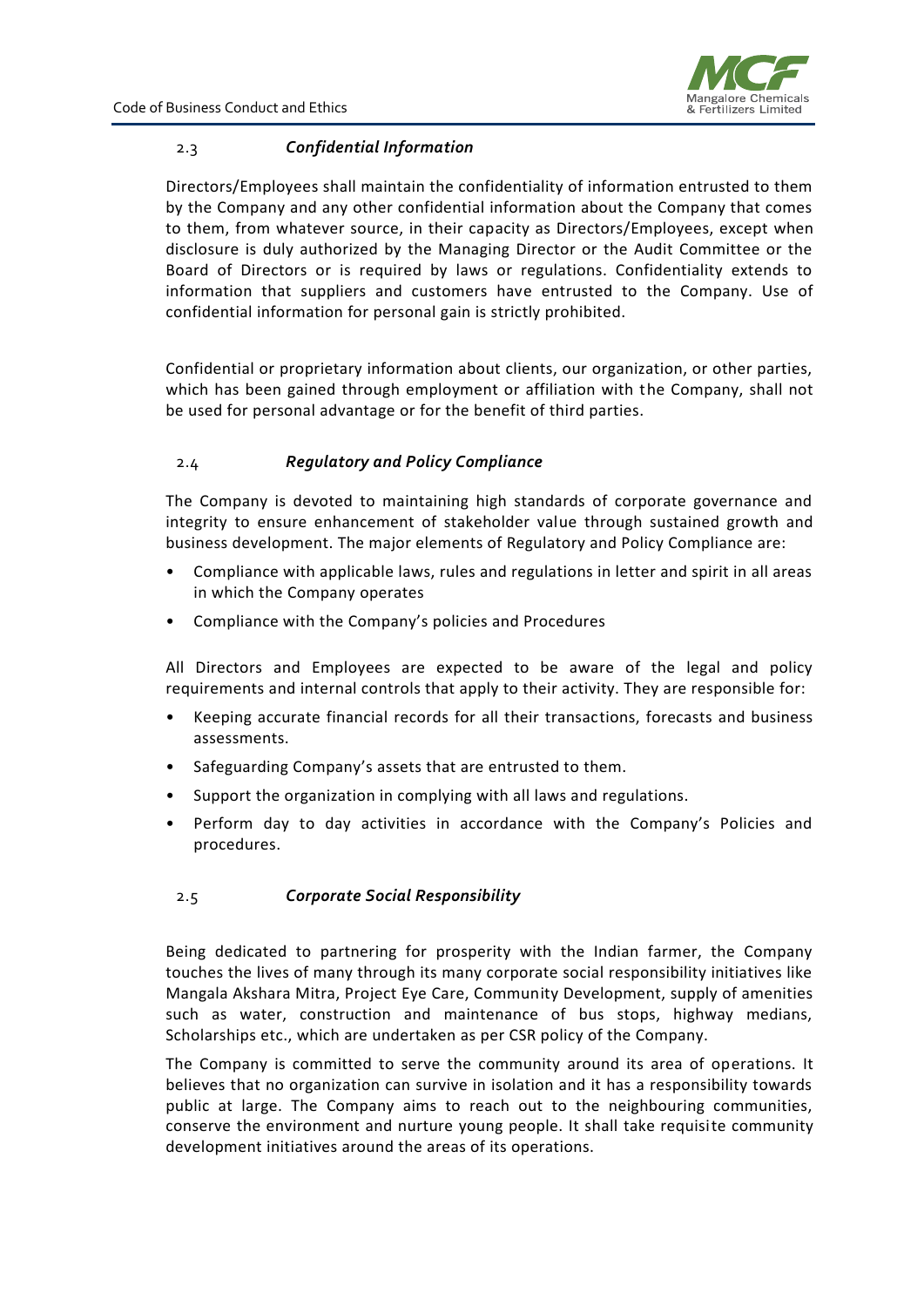

Directors and Employees encouraged to participate in community services taken up by the Company. While participating in community service activities and events, the Employees shall not influence the Company to make donations or contributions to community of his / her personal choice.

#### 2.6 *Diversity*

The Company's vision is based on inspiring and unleashing creative potential. This is possible in an environment where we all respect the rights of those around us. In this direction, the Company treats all employees in all aspects of employment solely on the basis of ability irrespective of race, colour, caste, creed, religion, age, disability, gender, sexual orientation and marital status. It doesn't discriminate or tolerate discrimination in hiring, promoting, training or terminating people on the basis of the factors mentioned above.

#### 2.7 *Safe Work Environment*

The Company does not compromise in its commitment to environment, health and safety and be responsible for maintaining a safe work environment. Health and safety of the people in and around its area of operations are of paramount importance. It is committed to environment protection, pollution control and maintenance of ecological balance and shall maintain high standards of pollution control, environment protection and safety. The Company provides good physical working conditions and encourage high standards of hygiene and housekeeping.

Anyone who by himself or in collusion with others, threaten or commit acts leading to fear, violence or otherwise, affecting the safe work environment will be subjected to necessary disciplinary action.

#### 2.8 *Alcohol and Substance Abuse*

The Company views alcohol and substance abuse very seriously and takes a tough stand against it. No one is permitted to report to work or operate any equipment, machines or vehicles while under the influence of alcohol or controlled substances. This also applies to any other work site assigned during work hours. In addition, the policy forbids selling, manufacturing, distributing, possessing, using or being under the influence of illegal drugs and alcohol on the premises. Smoking is strictly banned in the factory premises and other 'No Smoking' areas across the facility.

#### 2.9 *Harassment*

The Company does not tolerate harassment of employees based on their caste, religion, race, gender etc. It shall investigate, promptly and thoroughly, all allegations of harassment. The behaviour of employees shall be conducive in promoting a harmonious work environment. An employee shall not conduct himself / herself in a manner that is uncomfortable to others. Employees who by themselves or in collusion with others, subject another employee of business associate to any kind of harassment, will be subjected to disciplinary action.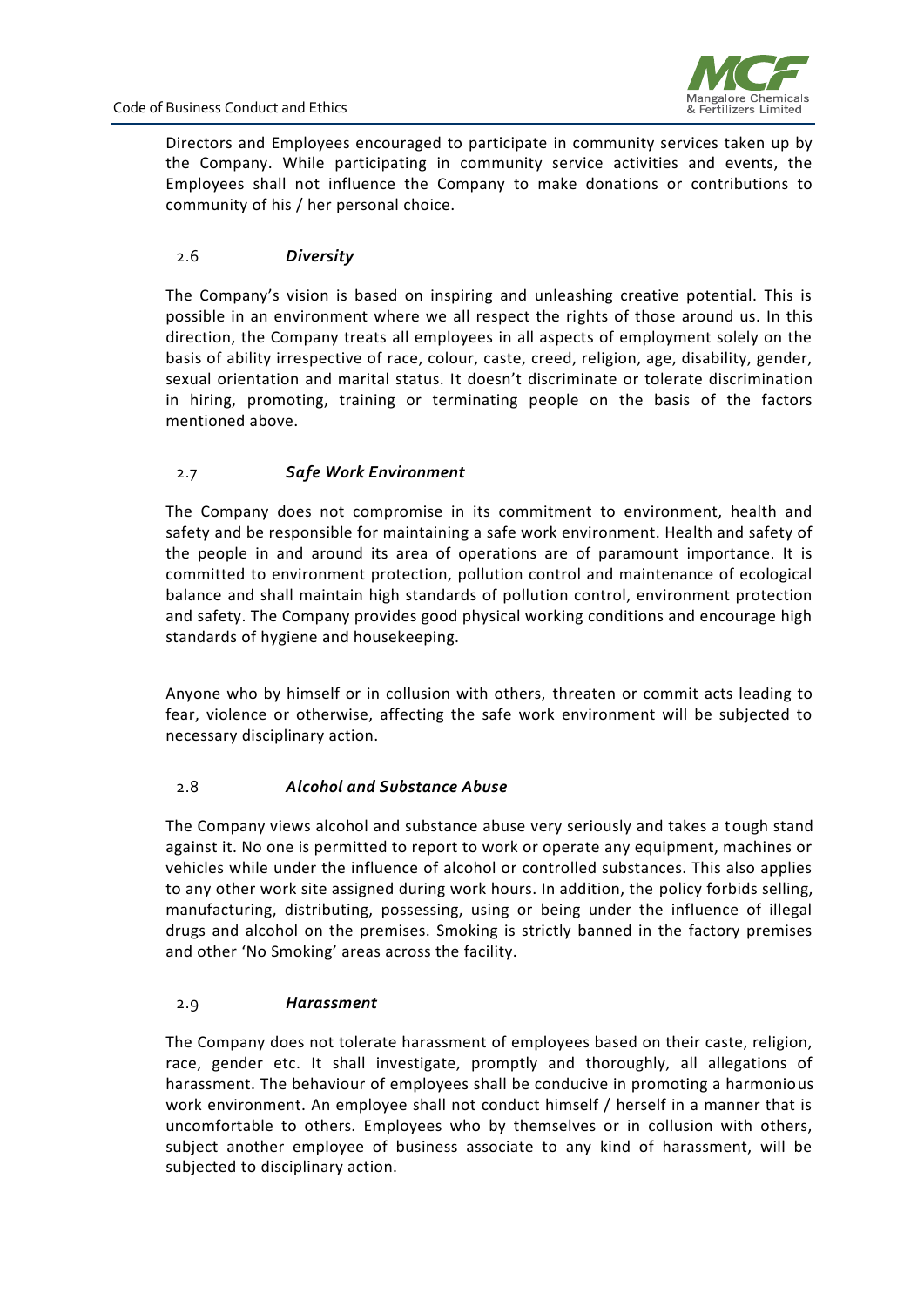

#### 2.10 *Prevention of Sexual Harassment of Women*

The Company has instituted Internal Complaints Committee for redressal of sexual harassment complaint made by the victim and for ensuring time bound treatment of such complaints. Complaints shall be dealt with in accordance with the guidelines laid down in the Sexual Harassment of Women at Workplace (Prevention, Prohibition and Redressal Act, 2013 and rules framed thereunder. Confidentiality will be maintained throughout investigation to the extent practicable and appropriate under the circumstances to protect the interests of the accused and the victim.

However, the employees shall not resort to file false complaints of sexual harassment to vent their personal vengeance on any employee of the Company. Any such reprisal will be subject to disciplinary action.

#### 2.11 *Dress Code*

The employees are the ambassadors of the Company in the eyes of public and must report to work properly groomed and wearing appropriate clothing. Employees are expected to dress neatly and in a manner consistent with the nature of work performed including wearing of uniforms and using personal protection equipment. Employees are required to follow the dress Code and encourage other employees to follow the dress Code. Employees should adhere to the dress Code during the job or while representing the Company within or outside the Company premises.

#### 2.12 *Protecting Intellectual Property*

Intellectual property includes plant processes and design documents, proprietary information (including management information, other trade secrets, technical knowhow, whether patented or not, trademarks, copyrights, patents and relationship with customers and suppliers etc). The Company protects, maintains and defends its rights in all commercially significant intellectual property and original works of authorship. These include proprietary computer programs, Company manuals and databases. Unauthorized use of the intellectual property rights or copyrighted materials of others may expose the Company to lawsuits and damages. Any design, method, research, invention during the course of employment of any employee shall be the intellectual property of the Company. Employees are expected to handle Intellectual Property with due care without resorting to any act of infringement. No employee shall, during or after his/her employment, use any intellectual property of the Company in his/her personal name.

#### 2.13 *Media and Investors*

The Group Public Relations Department (PRD) works with the media / press every day to ensure that they have the right information. PRD also works closely with Investor Relations to ensure that all external communications comply with regulatory and Company guidelines. If a member of the media reaches out to an employee then the employee is required to direct the concerned person to the PRD.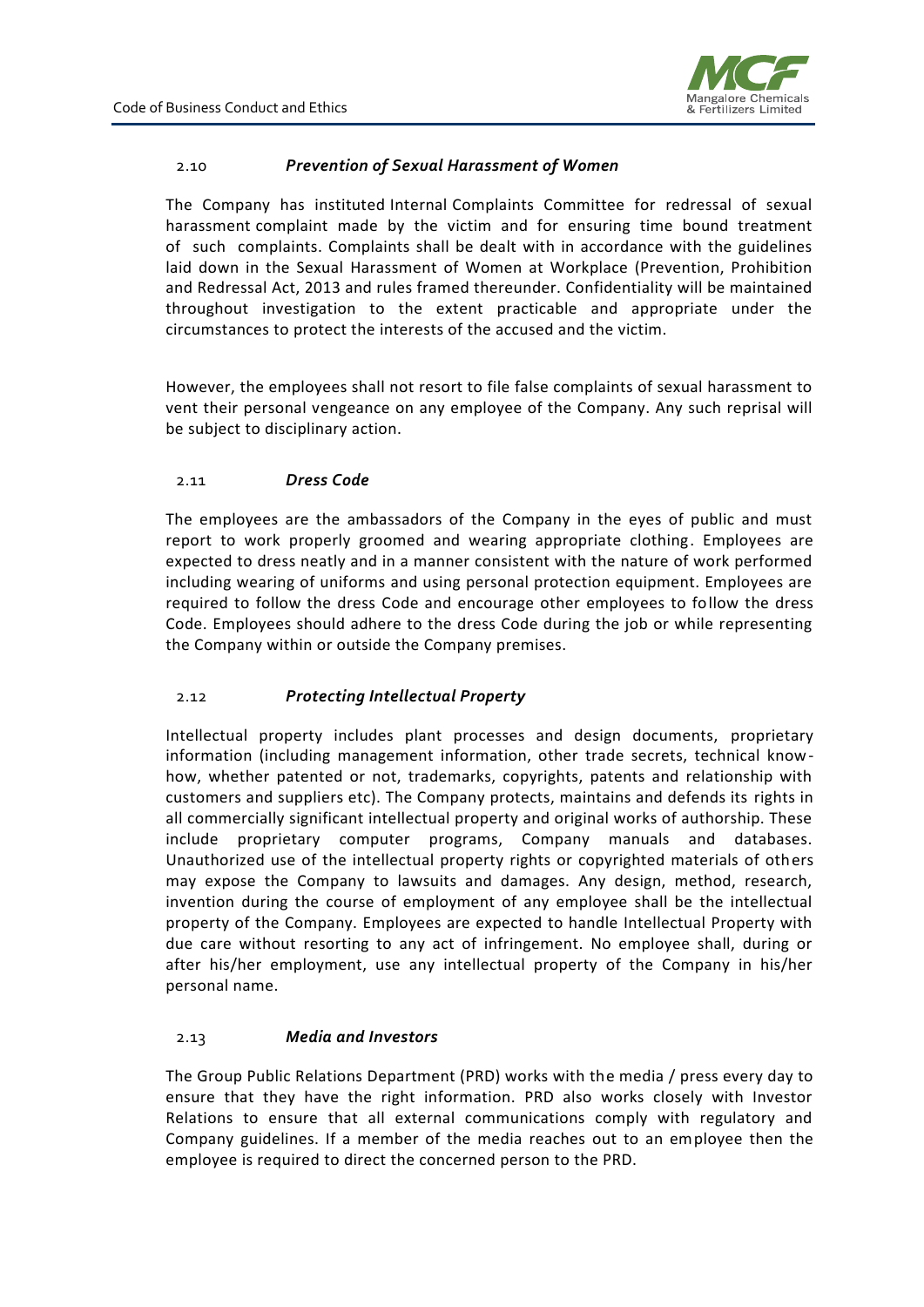

Only the Chairman, Managing Director and Company Secretary (jointly or severally) shall have the authority to represent the Company to the investors.

#### 2.14 *Insider Trading*

In order to assist with compliance with laws/regulations against insider trading, the Company has adopted the "Code of Conduct to regulate, monitor and report trading by an Insider" governing trading in securities of the Company and Group Companies that is applicable to every Director/designated employee. Abiding by the "Code of Conduct to regulate, monitor and report trading by an Insider Trading" is mandatory.

#### 2.15 *Gifts, Bribery, Kickbacks*

It is against the policy to give or receive anything of value to gain an unfair competitive advantage. Giving and receiving gifts, favours and entertainment is subjected to strict standards. Creating goodwill is the only acceptable purpose of gifts or entertainment. Gifts that make the receiver feel obligated to "repay the favour" by doing business with the giver are improper. Gifts include not only tangible items and cash but also entertainment, personal services and even discount on purchases.

Bribe is the offer of something of value with the intent to influence an official act of a customer, supplier, government official or international agency. The Company prohibits improper payments directly or indirectly in all its dealings with customers, government officials and any other national or international agencies.

Statutory laws and regulations impose civil and criminal penalties against companies that offer or accept kickbacks in connection with public sector procurements. In essence, these laws prohibit giving anything of value in exchange for favourable treatment between prime contractors and subcontractors. A kickback does not have to be completed to fall within the scope of these laws. Even attempts to provide or receive a kickback are illegal.

#### 2.16 *Criminal Wrongdoing, Theft and Fraud*

We will not knowingly deal, directly or indirectly, with any person, entity or group subject to anti-social element or whom we believe or have reason to believe is involved in the financing of anti-social or criminal activities.

Defalcation, embezzlement, fraud, theft or misappropriation of funds or property belonging or entrusted to Company is strictly prohibited and will not be tolerated. Fraud can occur in any department, in many different ways, and does not always involve the loss of goods or money. Employees must immediately report any suspected or attempted fraud, unexplained disappearance of funds or securities, or other suspected criminal activity, to their Board of Directors.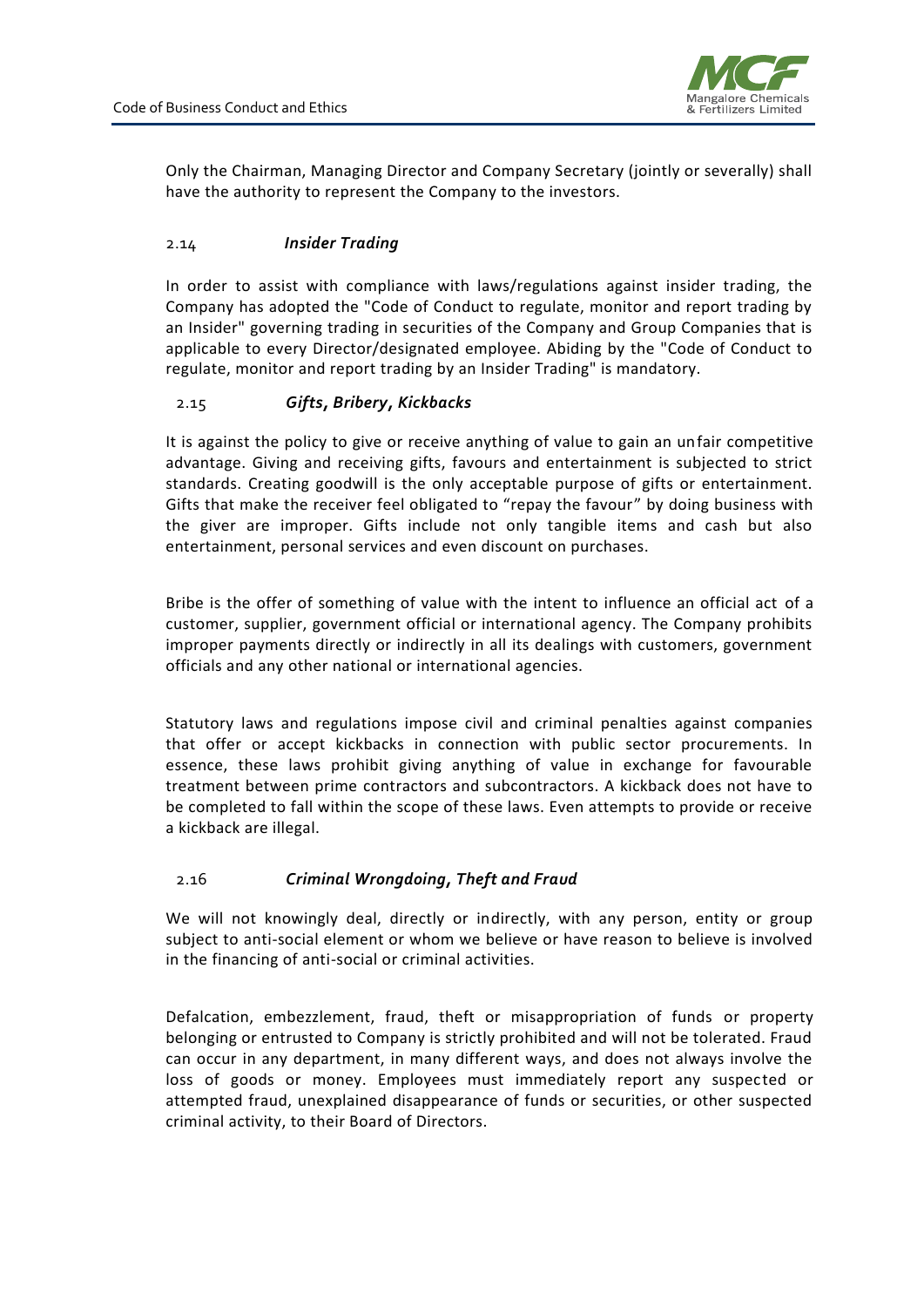

#### 2.17 *Political Activities*

Participation to legislative Assembly, parliament, local bodies and consequently holding position of Member of Legislative assembly, Member of Parliament, Chairman/ Member of Panchayat/ Local Body or such other position which would prevent an employee from devoting full time to the job. Employees should not engage in any political activity in the workplace unless authorized by senior management. As an individual citizen, Employees may have an interest in the governmental process or in influencing or developing relationships with public officials. However, participating in such governmental processes at the national, state or local level resulting in legal implications and liability for the Company would be considered as breach of Code of Conduct.

#### 2.18 *Collusive Bidding*

Statutory regulations prohibit particular types of anticompetitive behaviour—that is, business arrangements among competitors that restrict open competition in various procurements. These activities generally are labled as collusive bidding. Employees shall refrain from sharing Company pricing and bid strategies with any outside indiv iduals or companies without prior approval from the designated person.

The most common collusive bidding schemes are:

- Bid suppression, which occurs when two or more competing contractors agree either not to bid on a particular contract or withdraw their bids so a particular contractor wins the award
- Complementary bidding, which involves two competitors who agree that one of them, will win an award. The designated winner-to-be either shares with the others the price he intends to offer or simply instructs others what they should bid. This scheme creates the illusion of competition where there really is none
- Bid rotation, in which contractors bidding on the same contracts agree to take turns as low
- Bidder over a period of time. Some of these plans allow the losing bidders to become Subcontractors to the winner
- Market division, in which competitors agree to divide a market among themselves on the basis of criteria other than rotation

#### 2.19 *Black Marketing, Adulteration and Counterfeit Products*

The Company views activities such as black marketing, adulteration and counterfeit products as a serious offence which results in reputational risk to the Company and therefore it takes a tough stand against it. Statutory laws and regulations impose civil and criminal penalties against companies that indulge in black marketing of their products or selling adulterated / counterfeit products. Employees and business associates shall make sure that Company products are sold in the market only through legal and proper business channels recognized by the Company and all such transactions are being recorded in the books of accounts. Also, employees and business associates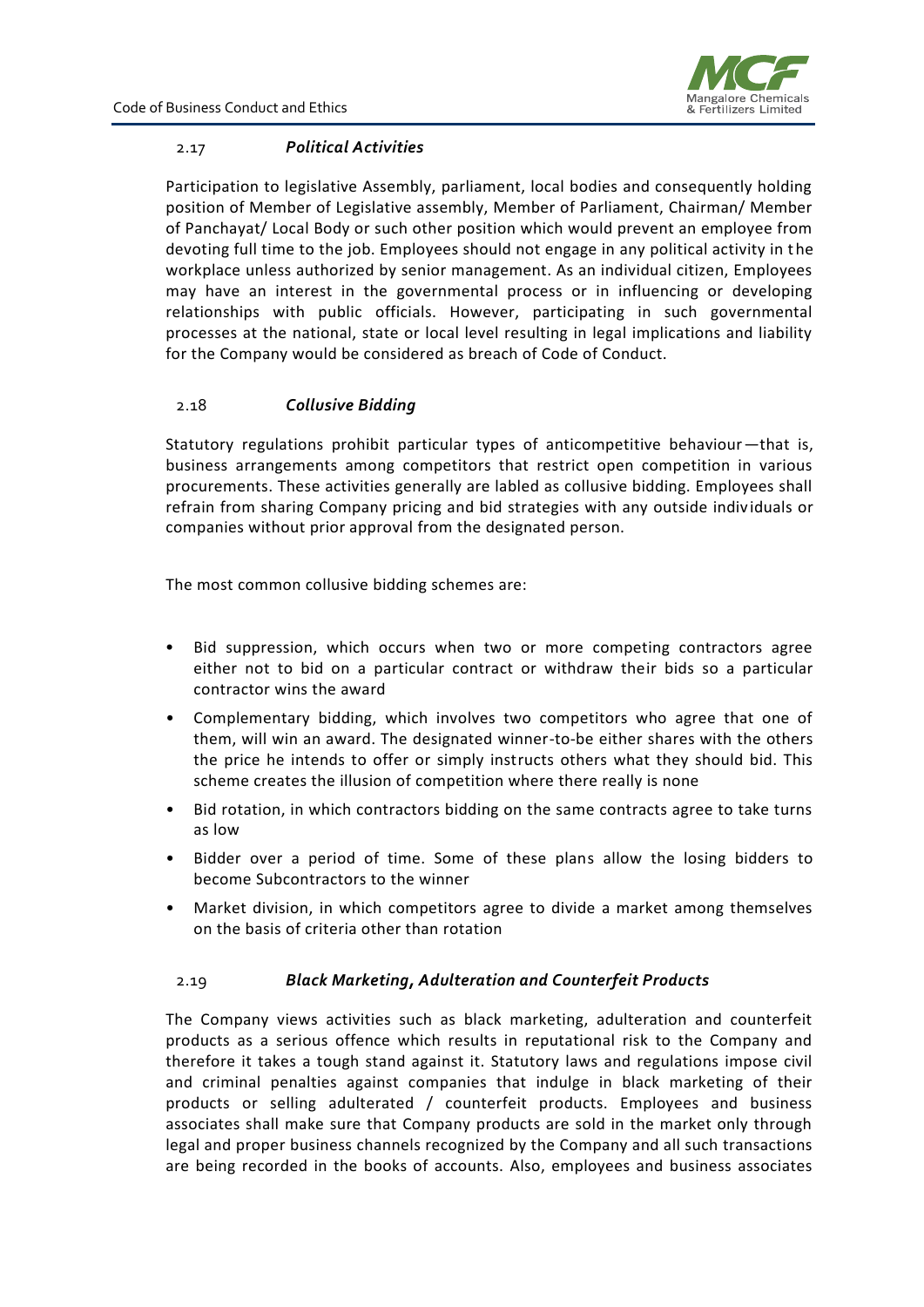

shall not indulge in adulterating any Company products, buying any counterfeit products or selling any counterfeit product as a Company's product.

#### 2.20 *Duties of Independent Directors*

Independent Directors shall:

- 1. undertake appropriate induction and regularly update and refresh their skills, knowledge and familiarity with the company;
- 2. seek appropriate clarification or amplification of information and, where necessary, take and follow appropriate professional advice and opinion of outside experts at the expense of the company;
- 3. strive to attend all meetings of the Board of Directors and of the Board committees of which he is a member and also the general meetings of the company
- 4. participate constructively and actively in the committees of the Board in which they are chairpersons or members;
- 5. where they have concerns about the running of the company or a proposed action, ensure that these are addressed by the Board and, to the extent that they are not resolved, insist that their concerns are recorded in the minutes of the Board meeting;
- 6. keep themselves well informed about the company and the external environment in which it operates;
- 7. not to unfairly obstruct the functioning of an otherwise proper Board or committee of the Board;
- 8. pay sufficient attention and ensure that adequate deliberations are held before approving related party transactions and assure themselves that the same are in the interest of the company;
- 9. ascertain and ensure that the company has an adequate and functional vigil mechanism and to ensure that the interests of a person who uses such mechanism are not prejudicially affected on account of such use;
- 10. report concerns about unethical behaviour, actual or suspected fraud or violation of the company's code of conduct or ethics policy;
- 11. acting within his/her authority, assist in protecting the legitimate interests of the company, shareholders and its employees;
- 12. not disclose confidential information, including commercial secrets, technologies, advertising and sales promotion plans, unpublished price sensitive information, unless such disclosure is expressly approved by the Board or required by law.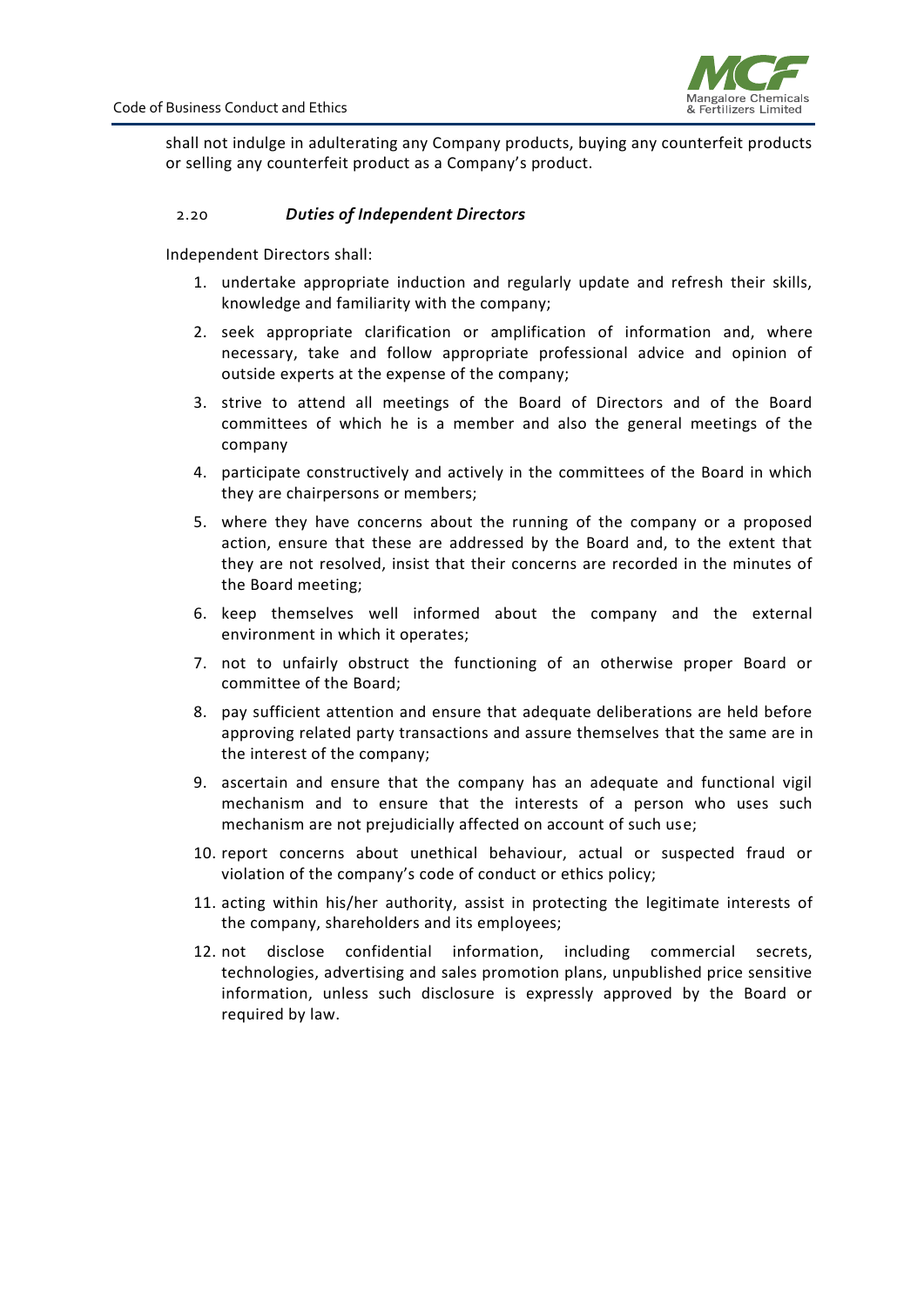

# <span id="page-9-0"></span>3 COMPLIANCE PROCEDURES

#### 3.1 *Complaint & Investigation*

The matters covered in this Code of Conduct are of utmost importance to the Company and its Employees, and are essential to the Company's ability to conduct its business in accordance with its stated values. The Company expects all Employees to adhere to these rules in carrying out their duties for the Company.

Complaint / Non-compliance with this Code is required to be reported in writing to the respective head of the respective Dept.

On receipt of any such complaint / non-compliance report, the functional head in association with head HR dept. shall conduct and complete necessary review, inquiry and investigation in a fair and transparent manner, in accordance with the applicable policy and procedure of HR dept. within 60 days of receipt of such complaint / non – compliance and submit the report to the Director – Works and Managing Director / Board of Directors for their information / necessary action.

#### 3.2 *Annual Confirmations:*

Every Director and Employees of the rank of Vice-President and above shall annually confirm on or before April 15 compliance of the Code in the prescribed form sent by the Company Secretary.